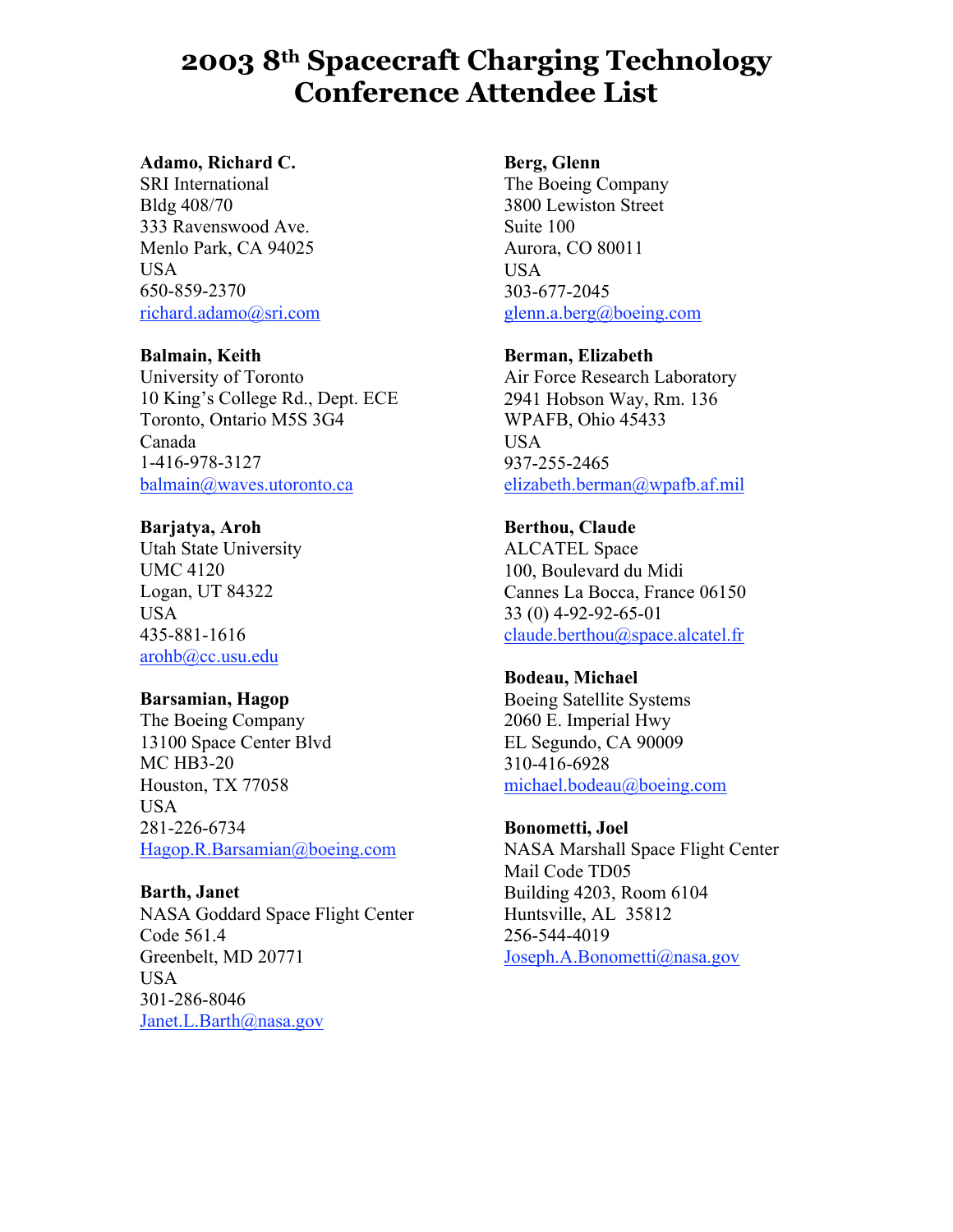#### **Brekke, Paal**

European Space Agency NASA/GSFC Mailcode 682.3 Bldg 26, Room G-1 Greenbelt, MD 20817 USA 301-286-6983 pbrekke@esa.nascom.nasa.gov

### **Brickhouse, Kyle**

Universities Space Research Association 108 Gray Run Huntsville, AL 35824 USA 256-544-4193 kyle.brickhouse@msfc.nasa.gov

### **Briet, Richard**

The Aerospace Corporation 2350 E El Segundo Blvd El Segundo, CA 90245-4691 USA 310-366-1912 Richard.Briet@aero.org

### **Brown, Gayle**

Universities Space Research Association 108 Gray Run Huntsville, AL 35824 USA 256-544-2104 gayle.brown@msfc.nasa.gov

### **Burch, Jackie**

Teledyne Solutions, Inc. 5000 Bradford Drive, Suite 200 Huntsville, AL 35805 USA 256-726-3505 jackie.burch@tdytsi.com

### **Burgess, Nicola**

Raytheon 7401 E. Speedway, #12206 Tuscon, AZ 85710 USA 520-794-0845 nicola\_burgess@raytheon.com

## **Catani, Jean-Pierre**

Centre National d'Etudes Spatiales (CNES) 18, Avenue Edouard-Belin – 31401 Toulouse Cedex 9 France 05.61.27.36.77 jean-pierre.catani@cnes.fr

# **Cho, Mengu**

Kyushu Institute of Technology 1-1 Sensui Tobata-ku Kitakyushu, Fukuoka 8048550 Japan +81-93-884-3228 cho@ele.kyutech.ac.jp

# **Clark, Tony**

NASA Marshall Space Flight Center Mail Code ED44/4708 Huntsville, AL 35812 USA 256-544-2394 tony.clark@nasa.gov

### **Cooke, David**

AFRL/VSBX – Hanscom AFB Bedford, MA 01731-3010 USA 781-377-2931 david.cooke@hanscom.af.mil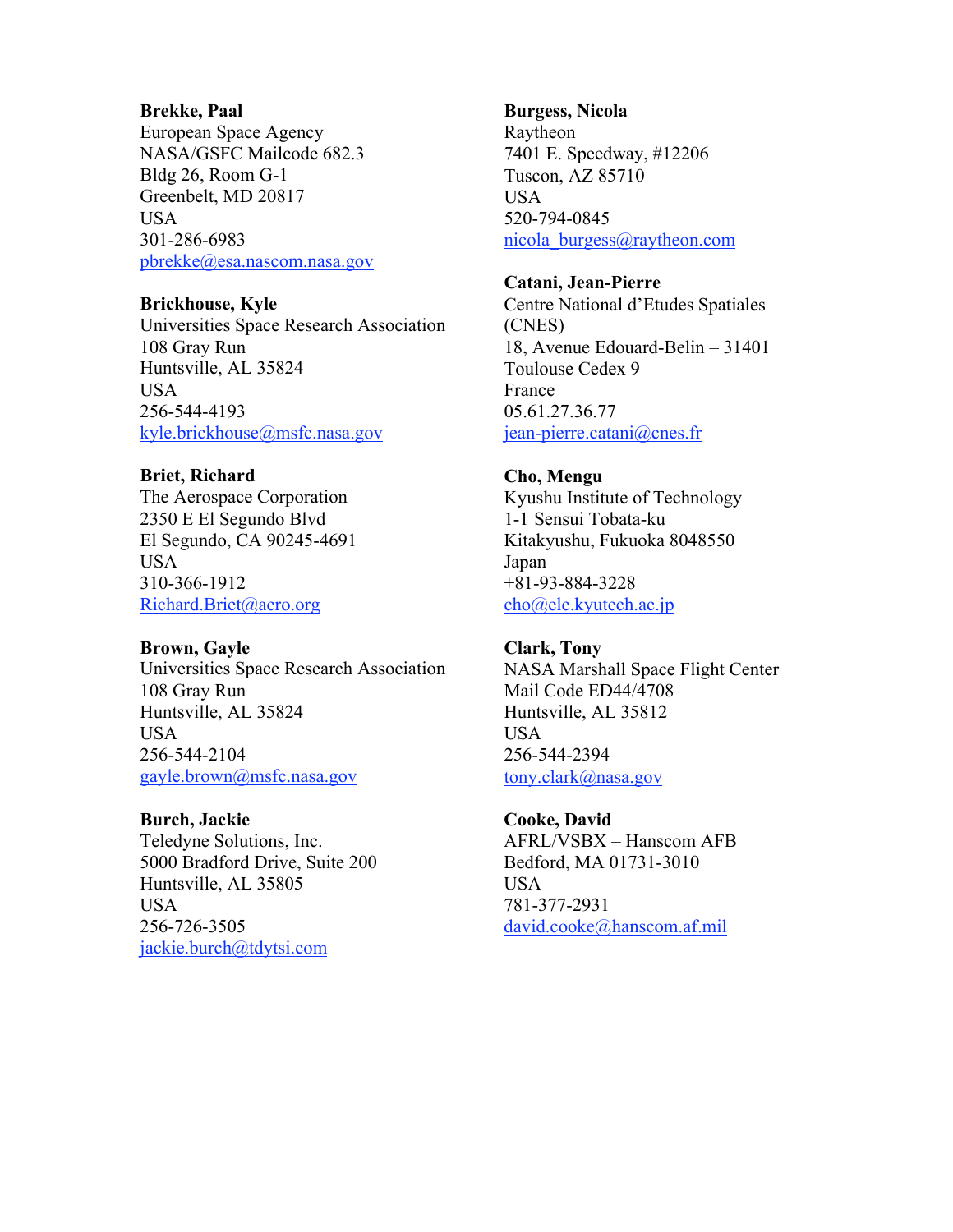#### **Davis, Victoria**

Science Applications International Corporation (SAIC) 10260 Campus Point Drive Mailstop A1 San Diego, CA 92121 USA 858-826-1608 victoria.a.davis@saic.com

### **de Payrebrune, Mark**

DPL Science 2388 Tally Ho St. Lazare, Quebec J7T2B1 Canada 450-458-0852 mark@dplscience.com

### **Dennison, JR**

Utah State University Physics Department 4415 Old Main Hill Logan, UT 84322-4415 USA 435-797-2936 JR.Dennison@usu.edu

#### **Deshpande, Mukund**

Applied Material Systems Engineering Inc./AMSENG 2309 Pennsbury Court Schaumburg, IL 60194 USA 630-372-9650 m.deshpande@comcast.net

#### **Edwards, Dave**

NASA Marshall Space Flight Center ED31 Bldg 4711, Rm. W110A 256-544-4081 USA David.L.Edwards@nasa.gov

#### **Ekstrand, Veronika**

Kongsberg Satellite Services AS SvalSat P.O. 242 Longyearbyen, 9171 Norway +47 79023771 veronika@ksat.no

### **Elsen, Ron**

The Boeing Company 3800 Lewiston Street Suite 100 Aurora, CO 80011 USA 303-677-2046 ronald.k.elsen@boeing.com

### **Engwall, Erik**

Swedish Institute of Space Physics Box 537 Uppsala, 75121 Sweden +46184715930 eren7803@student.uu.se

### **Ferguson, Dale**

NASA Glenn Research Center MS 302-1 21000 Brookpark Road Cleveland, OH 44135 USA 216-433-2298 dale.c.ferguson@nasa.gov

### **Finckenor, Miria**

NASA Marshall Space Flight Center Mail Code ED31 Bldg. 4711/Room W100B Huntsville, AL 35812 USA 256-544-9244 miria.finckenor@nasa.gov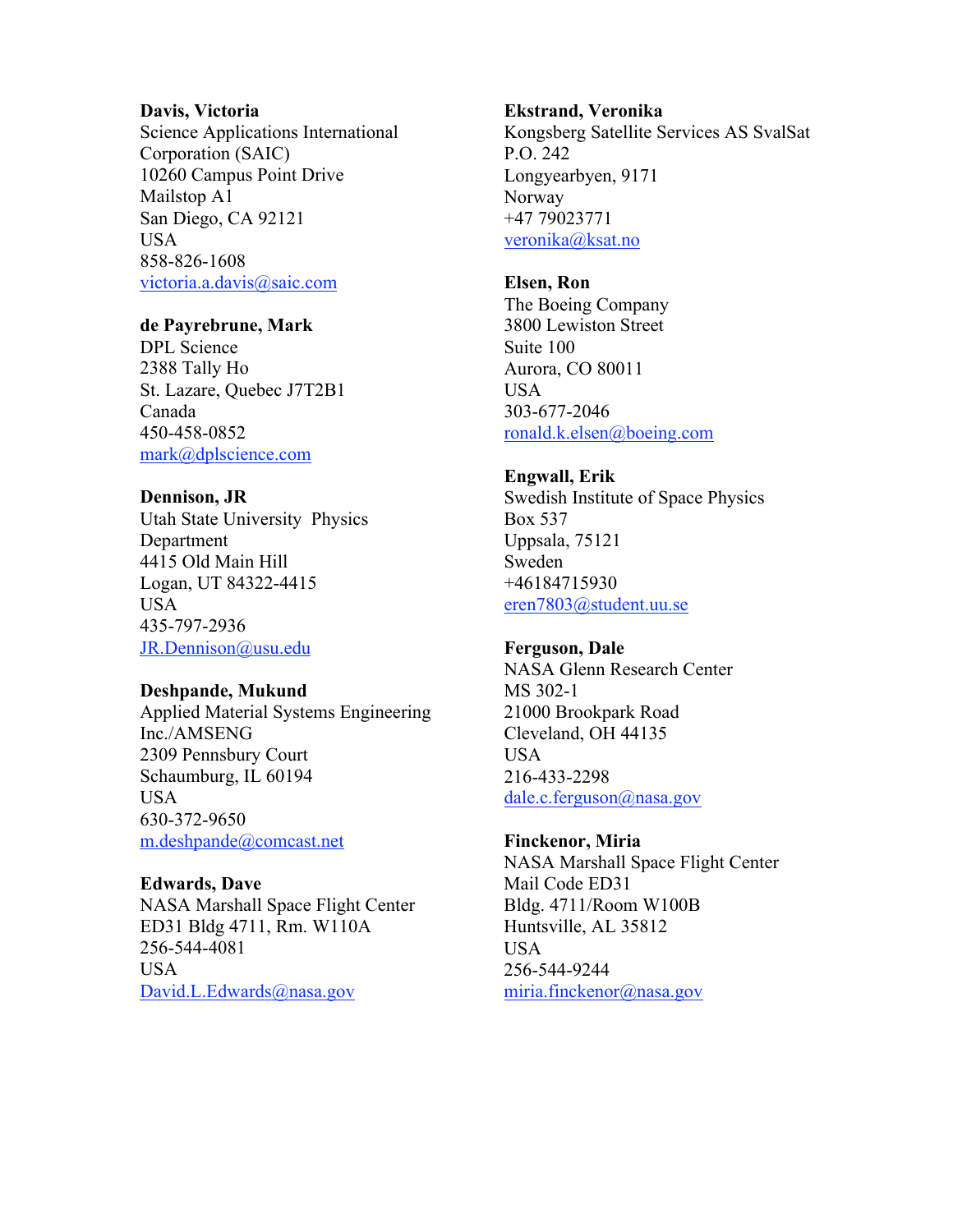#### **Forest, Julien**

IRF-K/CETP 50 rue de la Republique Montreuil, 93100 France +33148570152 julien@irf.se

# **Foushee, Neal**

Spectrum Astro 1440 N Fiesta Blvd Gilbert, AZ 85233 USA 480-892-8200 neal.foushee@specastro.com

# **Friedel, Reiner**

Los Alamos National Laboratory MS D436 Los Alamos, NM 87545 USA 505-665-1936 friedel@lanl.gov

# **Fujii, Haruhisa**

Nara National College of Technology 22, Yata-Cho Yamatokoriyama, Nara 639-1080 Japan +81-743-55-6091 fujii@elec.nara-k.ac.jp

### **Fukuyoshi, Fuyuko**

Musashi Institute of Technology 1-28-1 Tamazutumi Setagaya-ku, Tokyo 158-8557 Japan 81-3-5707-2156 fukuyoshi@me.musashi-tech.ac.jp

# **Gaillot, Ludovic**

EADS-ASTRIUM 37 Av des Cosmonautes 31402 Toulouse Cedex 4, France France 0033 5 62 43 38 63 ludovic.gaillot@astrium.eads.net

# **Galofaro, Joel T.**

John H. Glenn Research Center 21000 Brookpark Road, Mail Stop 302-1 Cleveland, OH 44135 USA 216-433-2294 Joel.T.Galofaro@grc.nasa.gov

# **Gardner, Barbara**

Science Applications International Corporation 10260 Campus Point Drive Mailstop A3 San Diego, CA 92121 USA 858-826-1614 barbara.m.gardner@saic.com

### **Garrett, Henry**

Jet Propulsion Laboratory JPL (122-107) 4800 Oak Grove Drive Pasadena, CA 91109 USA 818-354-2644 henry.garrett@jpl.nasa.gov

### **Godefroy, Michel**

**CETP** 4 Avenue de Neptune Saint-Maur, 94100 France 33 1 45 11 42 91 godefroy@cetp.ipsl.fr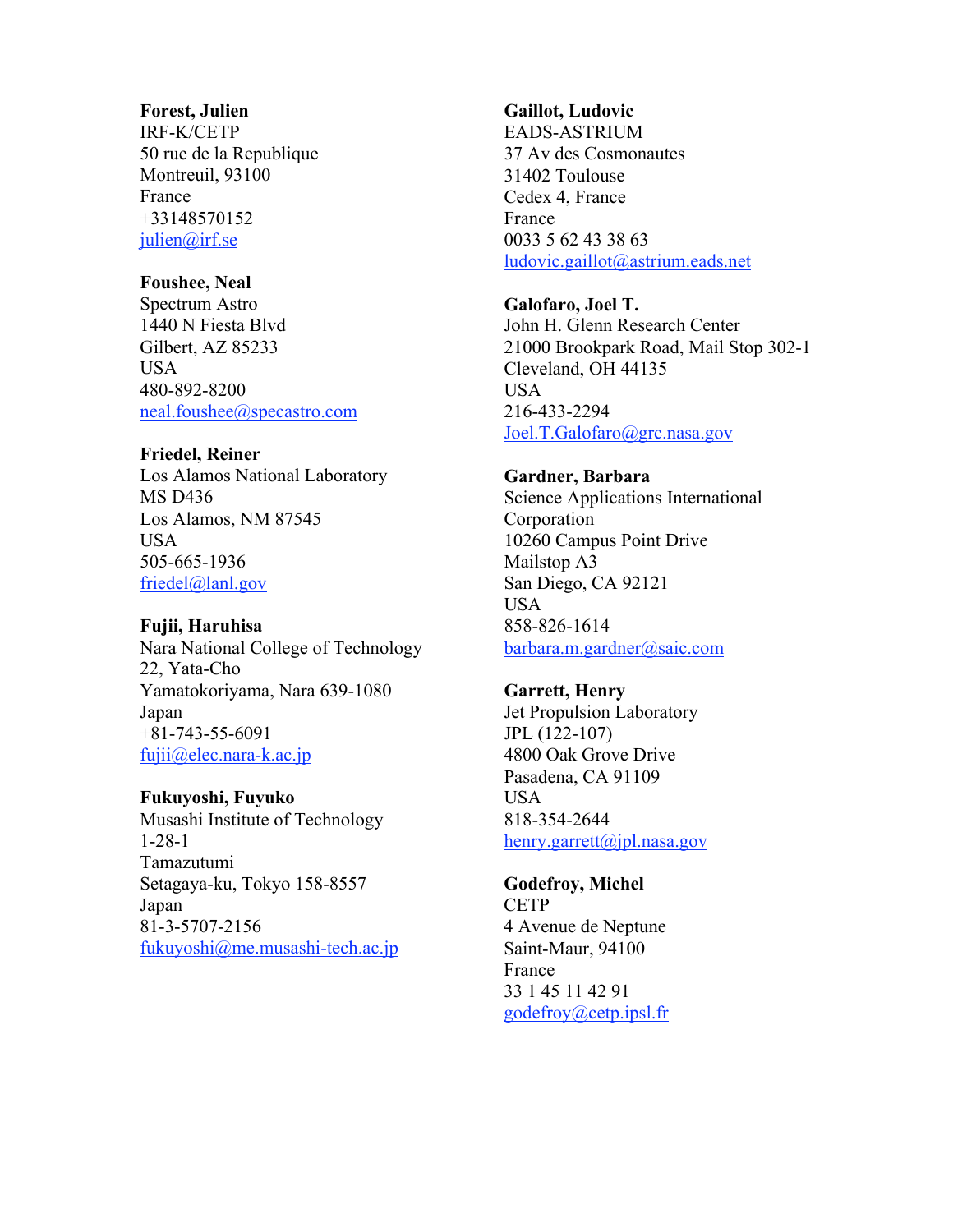#### **Goembel, Luke**

Goembel Instruments 1020 Regester Avenue Baltimore, MD 21239 USA 410-377-6828 luke@goembel.biz

### **Gordon, Mike**

Lockheed Martin P.O. Box 179 Denver, CO 80201 USA 303-971-4310 Michael.j.Gordon@lmco.com

### **Hardage, Donna**

NASA Marshall Space Flight Center ED03 Huntsville, AL 35812 USA 256-544-2342 donna.hardage@nasa.gov

### **Hartman, Fred**

Sandia National Labs MS1167 PO Box 5800 Albuquerque, NM 87185 USA 505-845-3473 efhart@sandia.gov

### **Heise, Ed**

Eastman Kodak Company 867 Rush Road Rush NY 14543-9780 USA 585-588-3649 edward.heise@kodak.com

#### **Hilgers, Alain**

European Space Agency/TOS-EES Keplerlaan 1 Noordwijk, 2200AZ The Netherlands +31 71 565 5836 Alain.Hilgers@esa.int

# **Hilmer, Robert**

AFRL/VSBXR 29 Randolph Road Hanscom AFB, MA 01731 USA 781-377-3211 Robert.Hilmer@Hanscom.af.mil

# **Hosoda, Satoshi**

Kyushu Institute of Technology 1-1 Sensui-cho, Tobata-Ku Kitakyushu, Fukuoka 804-8550 Japan 81-93-884-3228 hosada@ele.kyutech.ac.jp

### **Hovater, Mary**

NASA Marshall Space Flight Center Mail Code ED31 Huntsville, AL 35812 USA 256-961-0309 mary.a.hovater@nasa.gov

### **Howard, James**

Jackson & Tull GSFC Code 561.4 Bldg. 22, Room 056 Greenbelt, MD 20771 USA 301-286-1023 jim.howard@gsfc.nasa.gov

### **Hubbs, Whitney**

NASA Marshall Space Flight Center Huntsville, AL 35812 USA 256-544-0615 whitney.hubbs@nasa.gov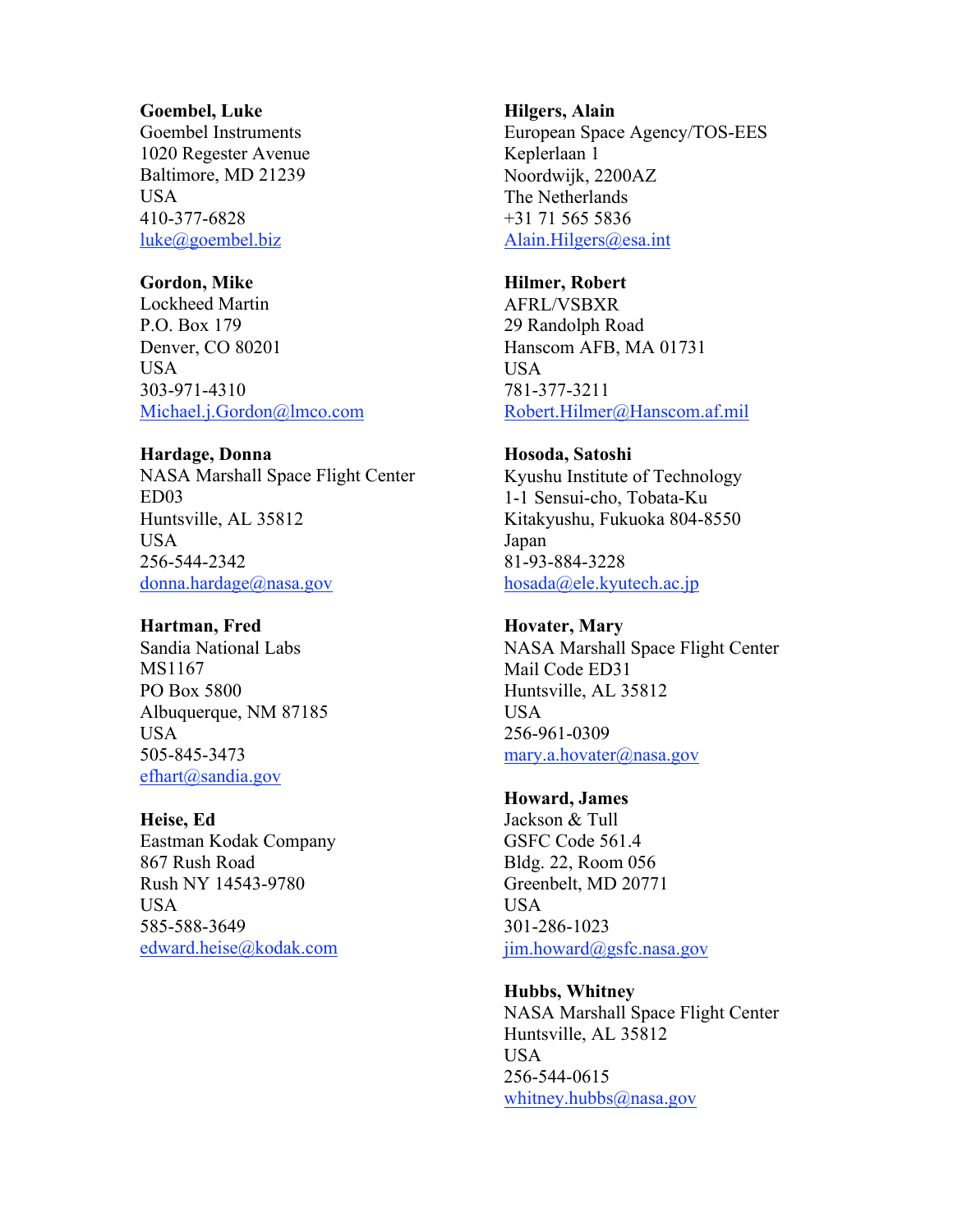#### **Hunt, Charles**

NASA Marshall Space Flight Center Mail Code VS20 Huntsville, AL 35812 USA 256-544-6706 charles.d.hunt@nasa.gov

### **Hwang, Kai**

Computer Sciences Corporation P.O. Box 240005 Huntsville, AL 35812 USA 256-544-6080 kai.shen.hwang@msfc.nasa.gov

### **Jacobsen, Ronald**

Applied Sciences, Inc. P.O. Box 579 141 W. Xenia Ave. Cedarville, OH 45314-0579 USA 937-766-2020 x137 rljacobsen@apsci.com

# **Jordan, Thomas M.**

E.M.P. Consultants P.O. Box 3191 Gaithersburg, MD 20885 USA 301-869-2317 tj@empc.com

### **Jurisson, Karl R.**

Northrop Grumman Co. R4/1166A, One Space Park Redondo Beach, CA 90278 USA 310-812-1151 karl.jurisson@ngc.com

# **Kauffman, Billy**

NASA Marshall Space Flight Center Mail Code ED03 Huntsville, AL 35812 USA 256-544-1418 billy.kauffman@nasa.gov

### **Koakutsu, Hideaki**

Mitsubishi Electric Corporation Kamakura Works, Sagami Factory 1-1-57, Miyashimo Sagamihara, Kanagawa 229-1195 Japan +81-42-775-1209 hideaki.koakutsu@kama.melco.co.jp

# **Koontz, Steven L.**

NASA Johnson Space Center 2101 NASA Road 1 Houston, TX 77058 USA Steven.l.koontz@nasa.gov

### **Laframboise, James**

York University Physics & Astronomy Department 4700 Keele Street Toronto, Ontario M3J1P3 Canada 416-736-5621 laframboise@quasar.phys.yorku.ca

# **Lai, Shu T.**

Air Force Research Laboratory Mailing Stop: VSBXT 29 Randolph Road Hanscom, AFB, MA 01731-3010 USA Shu.Lai@hanscom.af.mil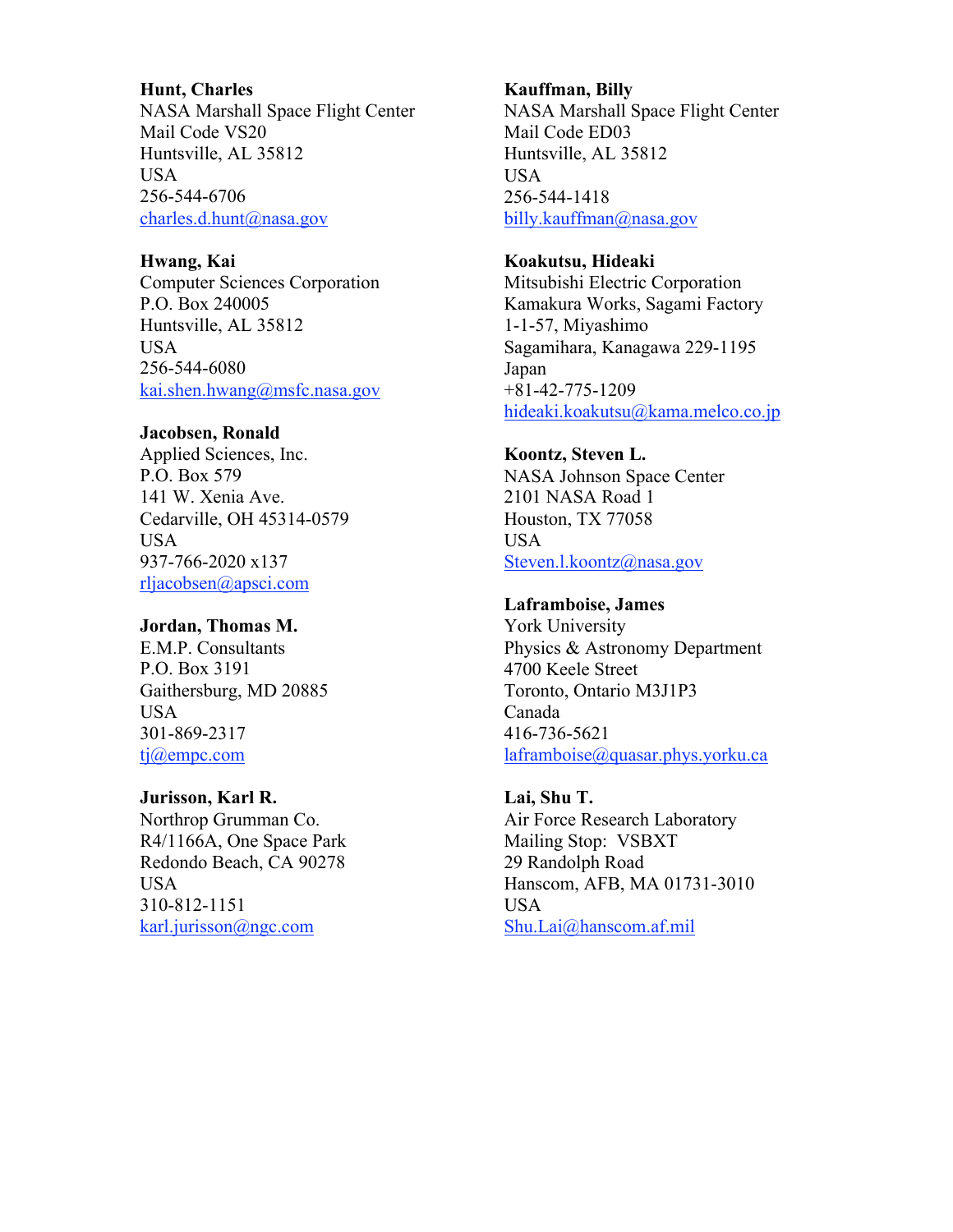#### **Lassise, Mike**

Raytheon 7640 N. Becky Jo Lane Tuscon, AZ 85741 USA 520-794-5851 rmlassie@raytheon.com

# **Leung, Philip**

Boeing Satellite System P.O. Box 92919 MC W-S25-C372 Los Angeles, CA 90009 USA 310-364-8567 Philip.l.leung@boeing.com

### **Levy, Leon**

**ONERA** BP4025, 2Av. Edouard Belin 31055 Toulouse Cedex France 33-562 25 2740 levy@onecert.fr

### **Lin, Elise**

DPL Science 2388 Tally Ho, J7T2B1 St. Lazare, Quebec Canada 450-458-0852 elise@dplscience.com

### **Lin, Dong-Shiun**

Swales Aerospace 5050 Power Mill Road Beltsville, MD 20705 USA 301-286-5798 dong.lin@gsfc.nasa.gov

#### **Mandell, Myron**

Science Applications International Corp. 10260 Campus Point Drive Mail Stop A3 San Diego, CA 92121 USA 858-826-1622 myron.j.mandell@saic.com

### **Masuyama, Takahisa**

Osaka University 1-3, Machikaneyama Toyonaka, Osaka 560-8531 Japan +81-6-6850-6178 masuyama@yoshikawa.me.es.osaka $u.ac.jp$ 

### **McCollum, Matthew**

NASA Marshall Space Flight Center Mail Code ED44 Huntsville, AL 35812 USA 256-544-2351 matt.mccollum@nasa.gov

#### **Mendonca, J. T.**

GoLP – Instituto Superior Tecnico Av. Rovisco Pais 1 Lisbon 1049-001 Portgual 351-21-841-9324 titomend@ist.utl.pt

#### **Mikellides, Ioannis**

Science Applications International Corp. 10260 Campus Point Drive Mailstop A3 San Diego, CA 92121 USA 858-826-1649 ioannis.g.mikellides@saic.com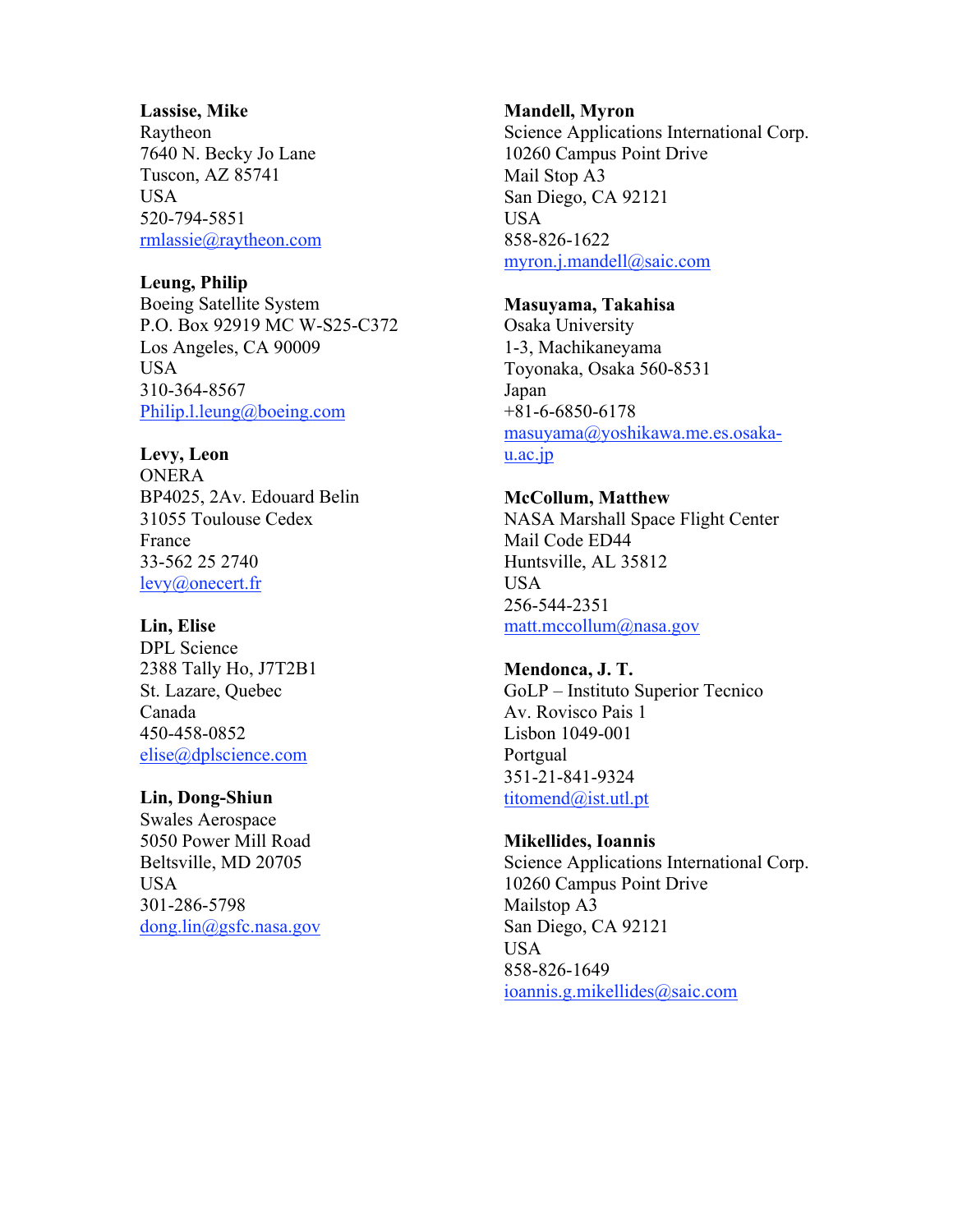#### **Miller, Nikki**

NASA Marshall Space Flight Center RS30 Huntsville, AL 35812 USA 256-544-8955 nikki.miller@nasa.gov

### **Minor, Jody**

NASA Marshall Space Flight Center Bldg.4487, MC ED03 Huntsville, AL 35812 USA 256-544-4041 jody.minor@nasa.gov

### **Minow, Joseph**

Jacobs Sverdrup Mail Code ED44 Huntsville, AL 35812 USA 256-544-2850 joseph.minow@msfc.nasa.gov

# **Miyake, Hiroaki**

Musashi Institute of Technology 1-28-1 Tamazutumi Setagaya-ku, Tokyo 158-8557 Japan 81-3-5707-2156 miyake@me.musashi-tech.ac.jp

### **Naehr, Steve**

Rice University 6100 Main Street, MS 108 Houston, TX 77005 USA 713-348-2408 naehr@rice.edu

### **Nagaya, Shizuka**

22-68 27<sup>th</sup> Street #1A Astoria, NY 11105 USA 718-726-0540 bra\_sn@hotmail.com

#### **Nakamura, Masao**

Japan Aerospace Exploration Agency 2-1-1 Sengen Tsukuba, Ibaraki 305-6505 Japan +81-29-868-4177 nakamura.masao@jaxa.jp

# **Neergaard, Linda**

Jacobs Sverdrup P.O. Box 9030 Huntsville, AL 35812 USA 256-544-5313 Linda.neergaard@msfc.nasa.gov

### **Nguyen, Sieu Viet**

Raytheon Electronic Systems 1810 W. Moore Ave. Santa Ana, CA 92704 USA svnguyen@raytheon.com

### **Okumura, Teppei**

Kyusyu Institute of Technology 1-1 Sensui Tobata-ku Kitakyusyu 804-8550 Japan +81-93-884-3228 c346406t@tobata.isc.kyutech.ac.jp

### **Onsager, Terrance**

NOAA Space Environment Center 325 Broadway Boulder, CO 80305 USA 303-497-5713 terry.onsager@noaa..gov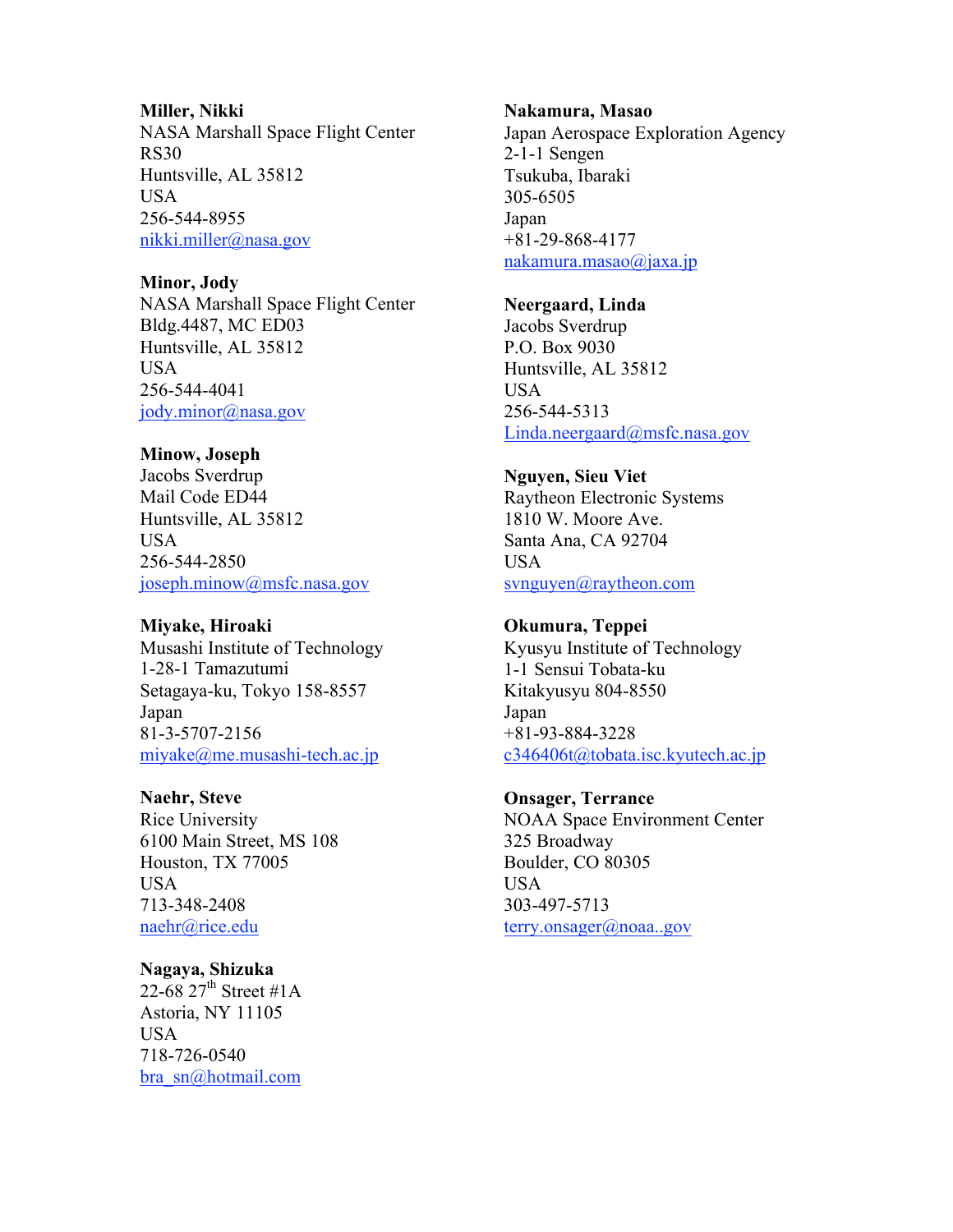#### **Osawa, Noriyuki**

Musashi Institute of Technology 1-28-1 Tamazuyumi Setagaya-ku, Tokyo 158-8557 Japan 81-3-5707-2156 osawa@me.musashi-tech.ac.jp

#### **Pearson, Steven D.**

NASA Marshall Space Flight Center Mail Code ED03 Huntsville, AL 35812 USA Steven.pearson@nasa.gov

### **Pippin, Gary**

Boeing Phantom Works P.O. Box 3707, Mailstop 73-09 Seattle, WA 98124-2207 USA 425-234-7959 Harold.g.pippin@boeing.com

#### **Putt, Lisa**

ASRI Mail Code CD20 Huntsville, AL 35812 USA 256-544-1030 Lisa.putt@msfc.nasa.gov

### **Rodgers, David**

QinetiQ Cody Technology Park Farnborough, Hampshire GU14OLX UK +44-1252-394297 djrodgers@space.qinetiq.com

#### **Roeder, James**

Aerospace Corporation Mail Stop M2-260 P.O. Box 92957 Los Angeles, CA 90009 USA 310-336-7081 james.roeder@aero.org

### **Roussel, J.-F.**

**ONERA** 2 Av. Edouard Belin Toulouse 31055 France +33-5-62-25-27-35 roussel@onecert.fr

# **Ryden, Keith**

**Qinetiq** Cody Technology Park Farnborough, Hamshire GU14OLX UK +44-1252-393057 karyden@space.qinetiq.com

#### **Sanmartin, Juan R.**

ETSI Aeronauticos – Universidad Politecnica de Madrid Pza. C. Cisneros, 3 Madrid, Madrid 28040 Spain 34-91-336-6302 jrs@faia.upm.es

# **Sasot Samplon, Eloy**

European Space Agency/TOS-EES Keplerlaan 1 Noordwijk, 2200AZ +31-71-565-6448 Eloy.Sasot@esa.int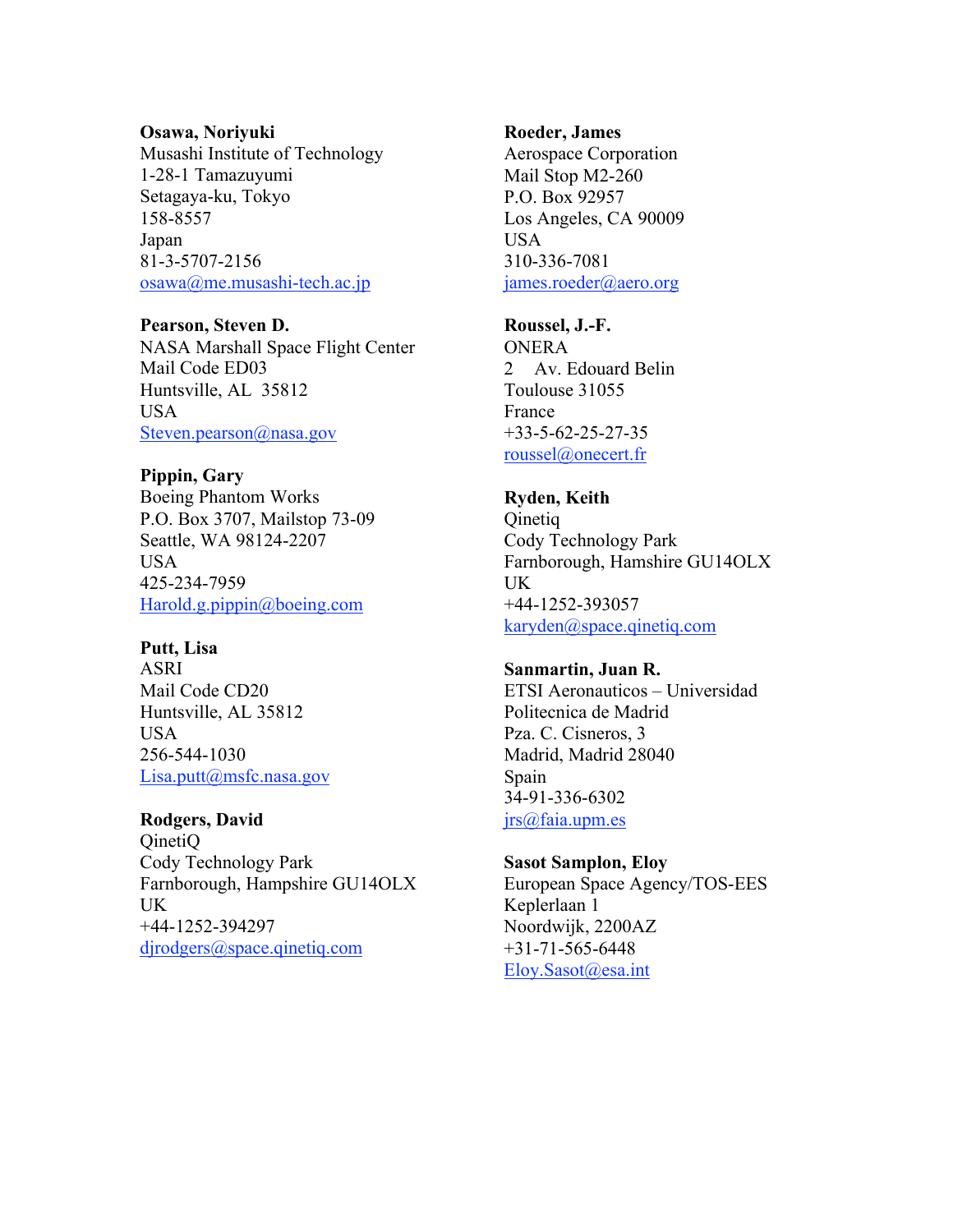#### **Sato, Tetsuo**

NASDA 2-1-1 Sengen Tsukuba, Ibaraki 305-8505 Japan +81-29-868-4058 satoh.tetsuo@nasda.jo.jp

### **Schneider, Todd**

NASA Marshall Space Flight Center Mail Stop ED31A Huntsville, AL 35812 USA 256-544-2595 todd.a.schneider@nasa.gov

### **Segraves, Nicholas**

Universities Space Research Association NASA Marshall Space Flight Center Mail Code ED03 Huntsville, AL 35812 USA 256-544-4115 Nicholas.segraves@msfc.nasa.gov

### **Seran, Elena**

CETP/CNRS 4 avenue de Neptune Saint Maur 94100 France 33 6 84 88 40 17 Elena.Seran@cetp.ipsl.fr

### **Shikata, Yoshio**

Kyushu Institute of Technology 1-1, Sensui-cho, Tobata-ku Kitakyushu, Fukuoka 804-8550 Japan +81-93-884-3228 c346414y@tobata.isc.kyutech.ac.jp

### **Sim, Alec**

Utah State University Physics Department UMC 4415 Logan, UT 84322-4415 USA 435-797-2936 alecmsim@cc.usu.edu

### **Stephens, Karen**

NASA Marshall Space Flight Center Mail Code ED03 Huntsville, AL 35812 USA 256-544-3414 Karen.l.stephens@nasa.gov

# **Stone-Towns, Barbara**

NASA Marshall Space Flight Center Engineering Cost Office Huntsville, AL 35812 USA 256-544-3050 Barbara.Stone-Towns@nasa.gov

# **Suggs, Robert M.**

NASA Marshall Space Flight Center Mail Code ED44 Huntsville, AL 35812 USA 256-544-2704 rob.suggs@nasa.gov

### **Swaminathan, Prasanna**

Utah State University Physics Department 4415 Old Main Hill Logan, UT 84322-4415 USA 435-797-2936 prasanna@cc.usu.edu

### **Swenson, Charles**

USU Space Dynamics Laboratory 1695 N. Research Parkway Logan, UT 84341 USA Charles.Swenson@usu.edu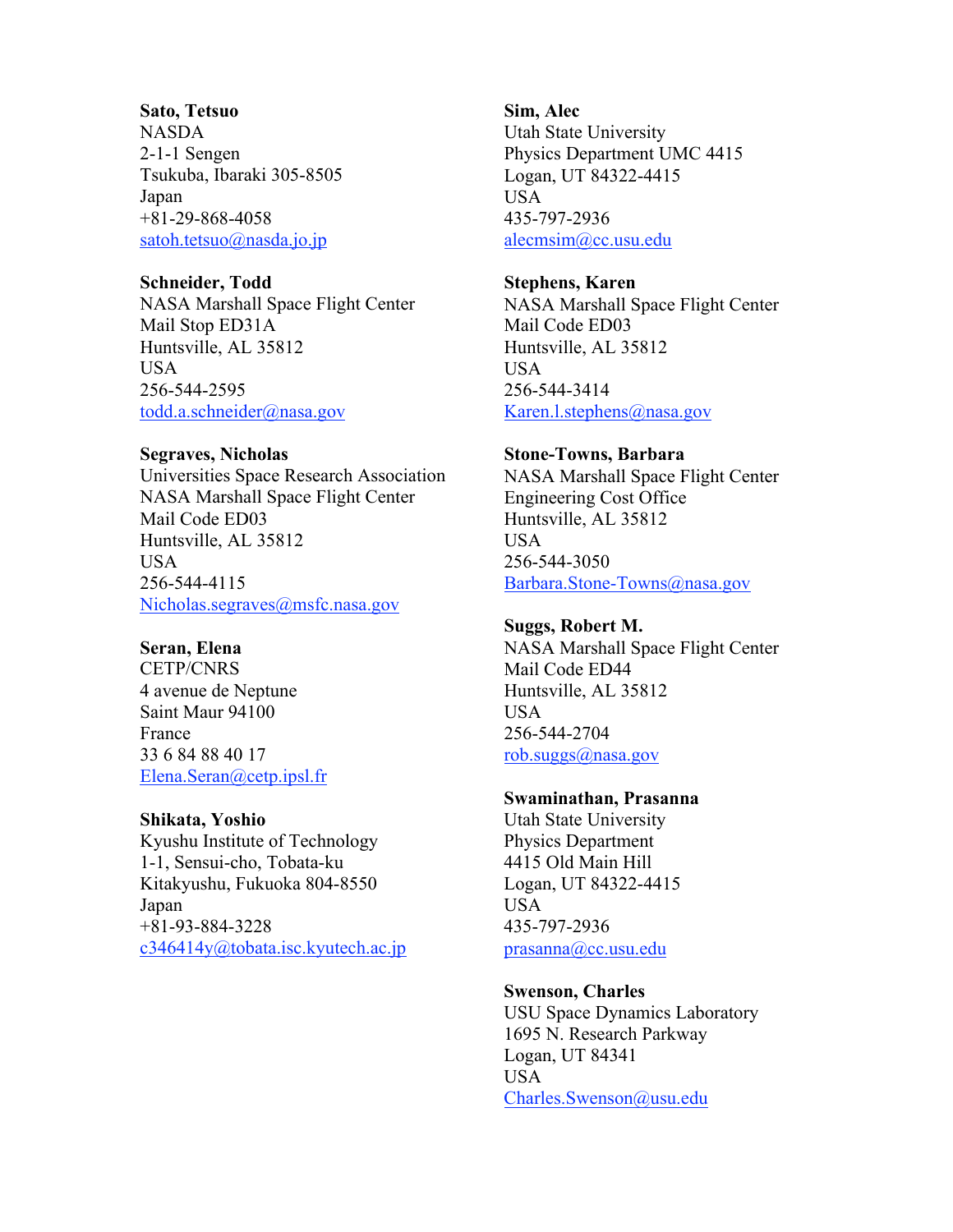#### **Tanaka, Yasuhiro**

Musashi Institute of Technology 1-28-1 Tamazutsumi Setagaya-ku, Tokyo 158-8557 Japan +81-3-3707-3111 tanaka@me.musashi-tech.ac.jp

### **Thiebault, Benoit**

ESTEC/ESA –TOS/EES Keplerlaan 1 Noordwijk 2201 ZH The Netherlands +31715656361 benoit.thiebault@esa.int

### **Thomson, Clint**

Utah State University Physics Department 4415 Old Main Hill Logan, UT 84322-4415 USA 435-797-2936 slphb@cc.usu.edu

#### **Torkar, Klaus**

IWF/OAW Institut fuer Weltraumforschung Schmiedlstrasse 6 Graz 8010 Austria +433164120531 Klaus.torkar@oeaw.ac.at

#### **Toyoda, Kazuhiro**

Chiba University 1-33 Yayoi Inage-ku Chiba 263-8522 Japan +81-43-290-3221 toyoda@tu.chiba-u.ac.jp

#### **Usui, Hideyuki**

Radio Science Center for Space and Atmosphere, Gokasho Kyoto University Uji, Kyoto 611-0011 Japan +81-774-38-3817 usui@kurasc.kyoto-u.ac.jp

### **Usui, Yusuke**

Musashi Institute of Technology 1-28-1 Tamazutsumi Setagaya-ku, Tokyo 158-8557 Japan 81 3-5707-2156 usui@me.musashi-tech.ac.jp

### **Van Eesbeek, Marc Robert Julien**

ESA/ESTEC The Netherlands Kepleraan 1 2200 AG Noordwijk Zuid Holland The Netherlands +31-71-565-3896 marc.van.eesbeek@esa.int

#### **Vaughn, Jason**

NASA Marshall Space Flight Center MS ED31 Huntsville, AL 35812 USA 256-544-9347 Jason.a.Vaughan@nasa.gov

#### **Vayner, Boris**

NASA Glenn Research Center MS 302-1 Cleveland, OH 44135 USA 216-433-8058 vayner@grc.nasa.gov